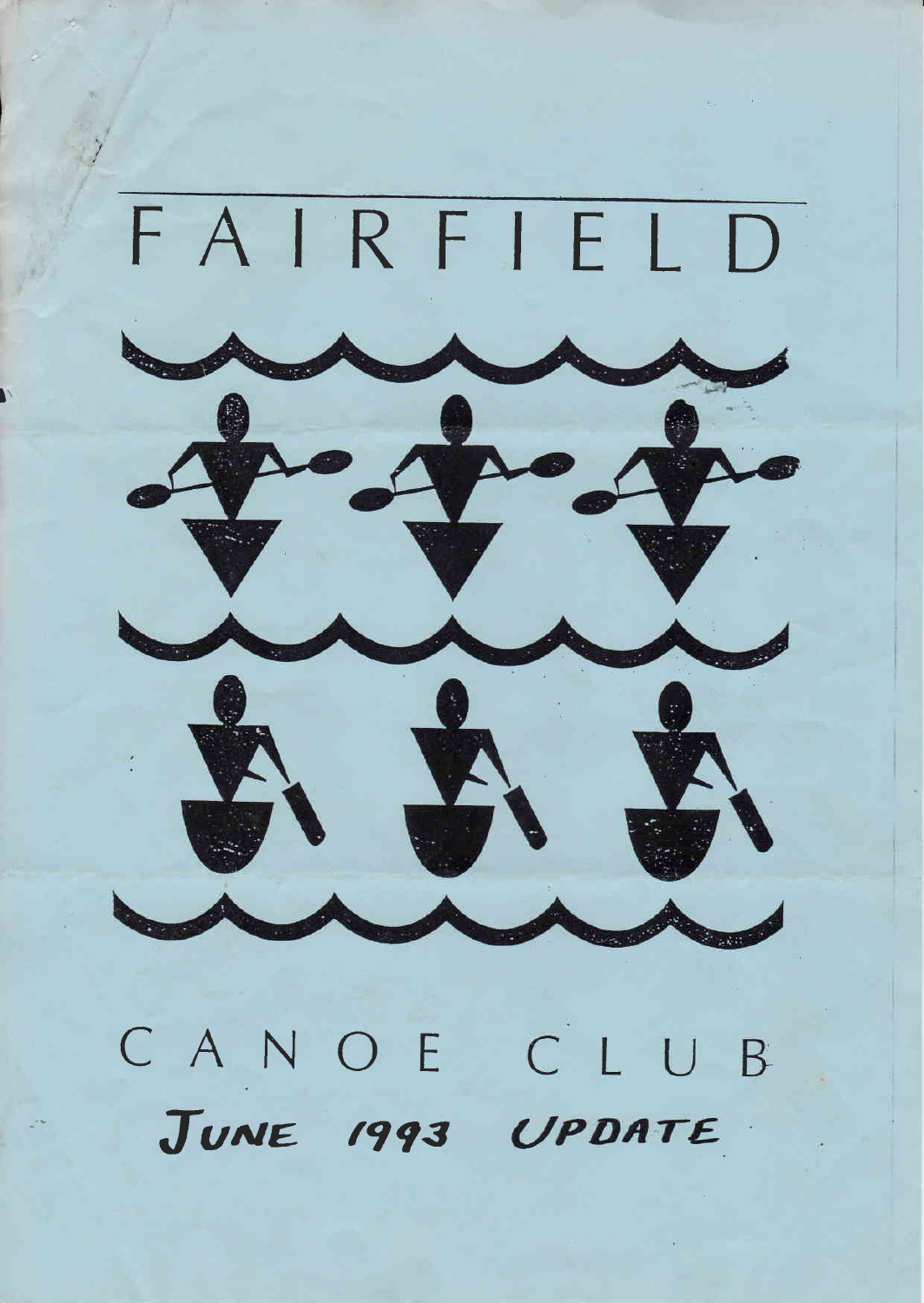

# FRIDAY 25TH JUNE

# 7.30pm

# BELLFIELD COMMUNITY HALL CNR BANKSIA ST & ORIEL RD, IVANHOE

\$20 includes nibbles and supper (BYO drinks)

Fax 457-5220.

TO BOOK: CALL DAVID BELLETTE (BH) 457 5155 (AH) 434 7421

Bring along a group of friends - tables sit 10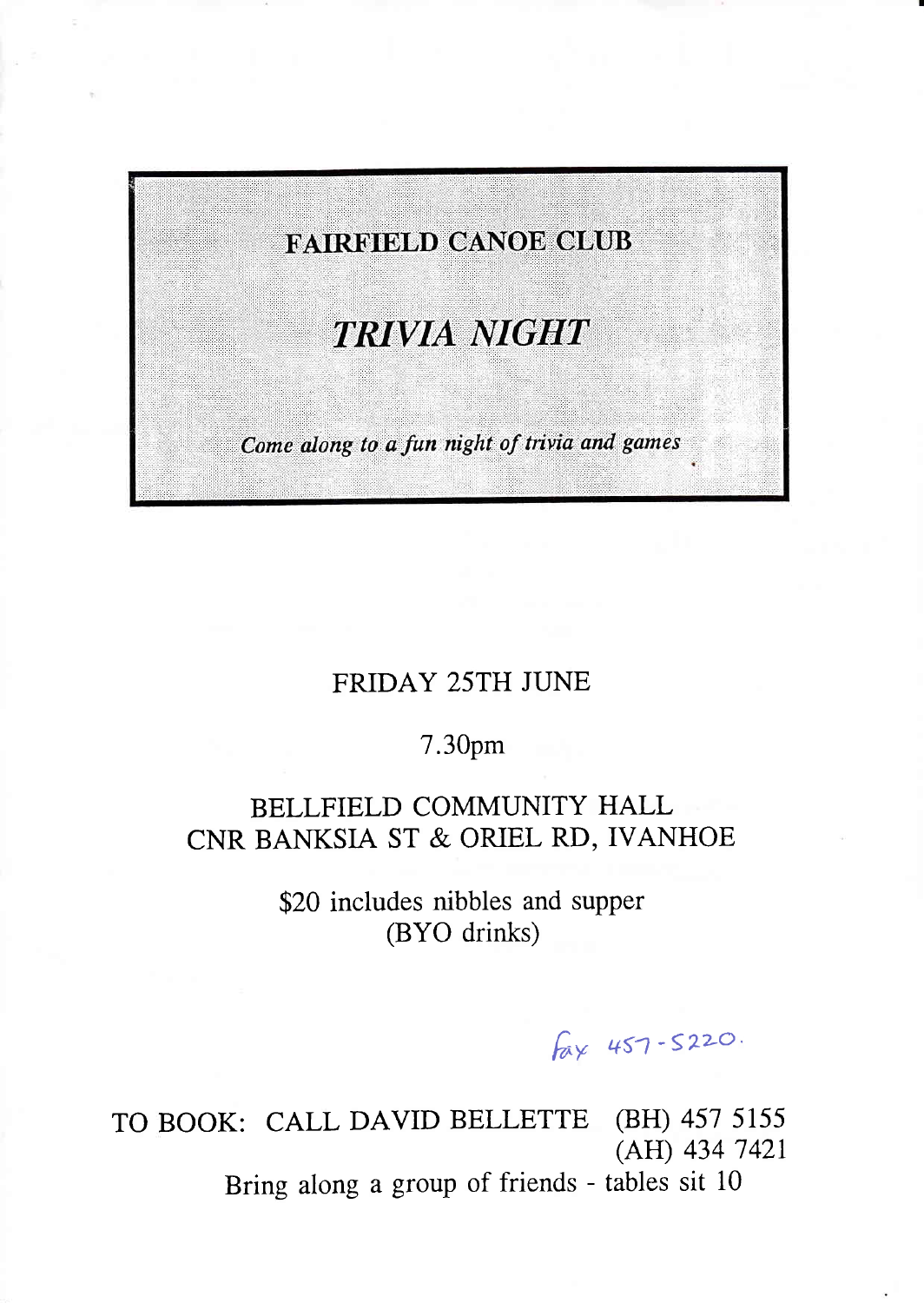

IF YOU WOULD LIKE TO SUPPORT THE AUSTRALIAN JUNIOR KAYAK TEAM AND MYSELF TO THE WORLD **CHAMPIONSHIPS:** 

CHOCOLATES TO BE SOLD

CHOCOLATE ALMOND BAR

 $$2.00$  each

 $\mathcal{L}_{\mathcal{L}}$ 

CHOCOLATE PEPPERMINT BAR

TO HELP ME SELL THESE, PLEASE RING

CHRISTIE MAROT ON 874 3440

(THEY WILL ALSO BE SOLD ON TRIVIA NIGHT - 25TH JUNE)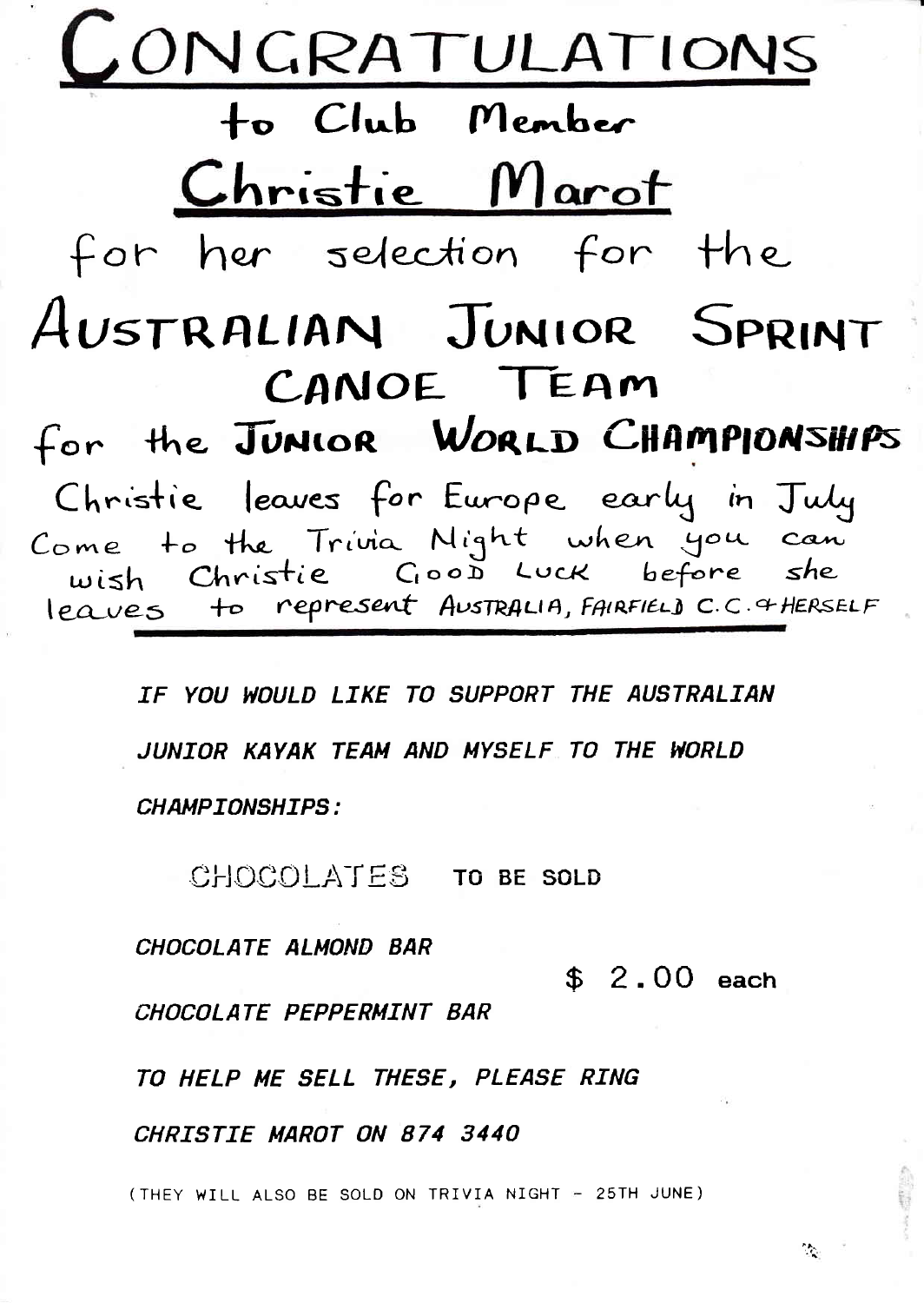## VCA CLUB POINTS TROPHY

Each year the VCA runs a club competition where points are awarded for designated classes at particular marathon races. The last time Fairfield Canoe Club won this was in 1979, but if the results from the first two VCA mar

We had a fantastic turnout at the first event at Cobram on April 25 with<br>a total of 17 Fairfield club members attending, and at Geelong on May<br>16th we had 15 members racing. As a result we are currently leading the<br>club po

| <b>CLUB</b>     | POINTS AFTER RACE ONE AND TWO |      |  |  |
|-----------------|-------------------------------|------|--|--|
| Fairfield       |                               | 49.  |  |  |
| Footscray       |                               | 41   |  |  |
| Sherbrooke Knox |                               | 39   |  |  |
| Patterson Lakes |                               | 36   |  |  |
| Shepparton      |                               | 29   |  |  |
| Cobram-Barooga  |                               | 20   |  |  |
| Echuca-Moama    |                               | 20   |  |  |
| Geelong         |                               | 17   |  |  |
| Ivanhoe         |                               | 11.5 |  |  |

As you can see, Footscray are hot on our heels, so it is important that<br>we continue to try to compete in as many of the designated classes as<br>possible. A copy of the schedule of the designated classes for club points has been put up on the notice board at the clubhouse. If you are<br>able to paddle in any of these races please write your name next to the<br>class you will be competing in. If you are willing to be paired with<br>another c

601 2915 (W) / 499 7956 (H).

|               | SCHEDULE OF DESIGNATED CLASSES FOR VCA CLUB POINTS COMPETITION |                 |
|---------------|----------------------------------------------------------------|-----------------|
| RACE THREE    | RACE FOUR                                                      | RACE FIVE       |
| 13TH JUNE     | 14TH JUNE                                                      | <b>4TH JULY</b> |
| FOOTSCRAY     | <b>IVANHOE</b>                                                 | NAGAMBIE        |
| singles event | Singles event                                                  | Doubles event   |
| DIVISION 2    | DIVISION 1                                                     | DIVISION 1 & 2  |
| DIVISION 5    | DIVISION 3                                                     | DIVISION 3      |
| TC1 OPEN      | TK2 VET 45                                                     | TK2 VET 35      |
| LTK1 VET 45   | LTK1                                                           | LTK2            |
| RACE SIX      | RACE SEVEN                                                     | RACE EIGHT      |
| 25TH JULY     | 15TH AUGUST                                                    | 5TH SEPTEMBER   |
| YARRAWONGA    | WARNAMBOOL                                                     | <b>CITY</b>     |
| Singles event | Doubles event                                                  | Singles event   |
| C1            | DIVISION 3                                                     | DIVISION 1      |
| DIVISION 4    | DIVISION 4 & 5                                                 | DIVISION 6      |
| TKI VET 45    | TK1 VET 35                                                     | TK1 OPEN        |
| TK2 OPEN      | TC2 OPEN                                                       | LTK2 VET 35     |

|      | PREVIOUS WINNERS:   |      |                 |       |                        |
|------|---------------------|------|-----------------|-------|------------------------|
| 1979 | FAIRFIELD           | 1984 | ECHUCA-MOAMA    | 1989  | <b>SHERBROOKE-KNOX</b> |
| 1980 | <b>ECHUCA-MOAMA</b> | 1985 | SHERBROOKE-KNOX | 1990  | <b>GEELONG</b>         |
| 1981 | ECHUCA-MOAMA        | 1986 | GEELONG         | 1991  | GEELONG                |
| 1982 | MITTA MITTA         | 1987 | SHEBROOKE-KNOX  | 1992  | PATTERSON LAKES        |
| 1983 | SHERBROOKE-KNOX     | 1988 | SHERBROOKE-KNOX | 1993. |                        |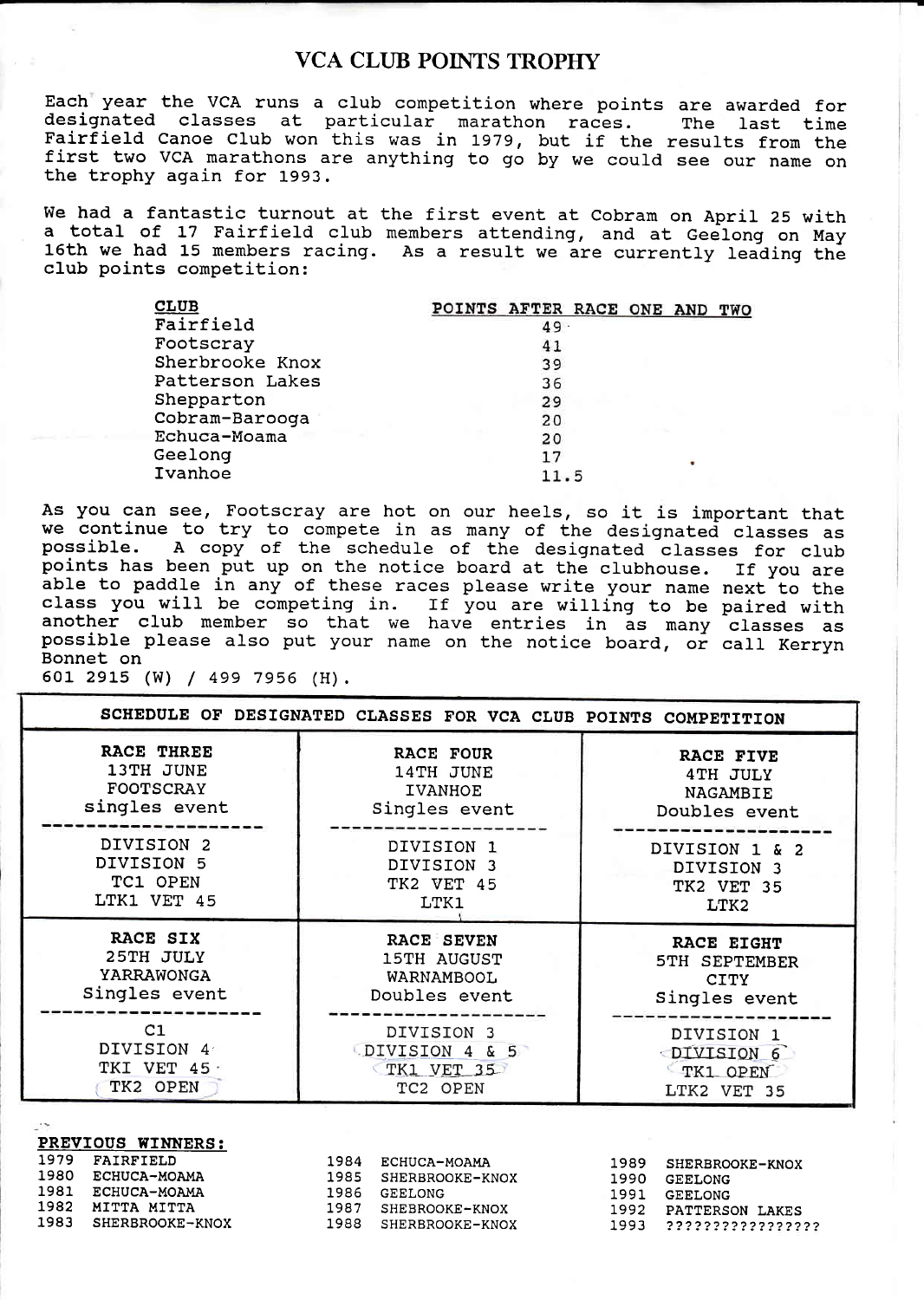1993-4 CLUB

FEES



1993-4 Club Fees will<br>be payable, + Keys will be changed on SATURDAY 24th JULY 1993 between 11.00 Am-2.00 pm More details + individual<br>statements of fees will<br>follow soon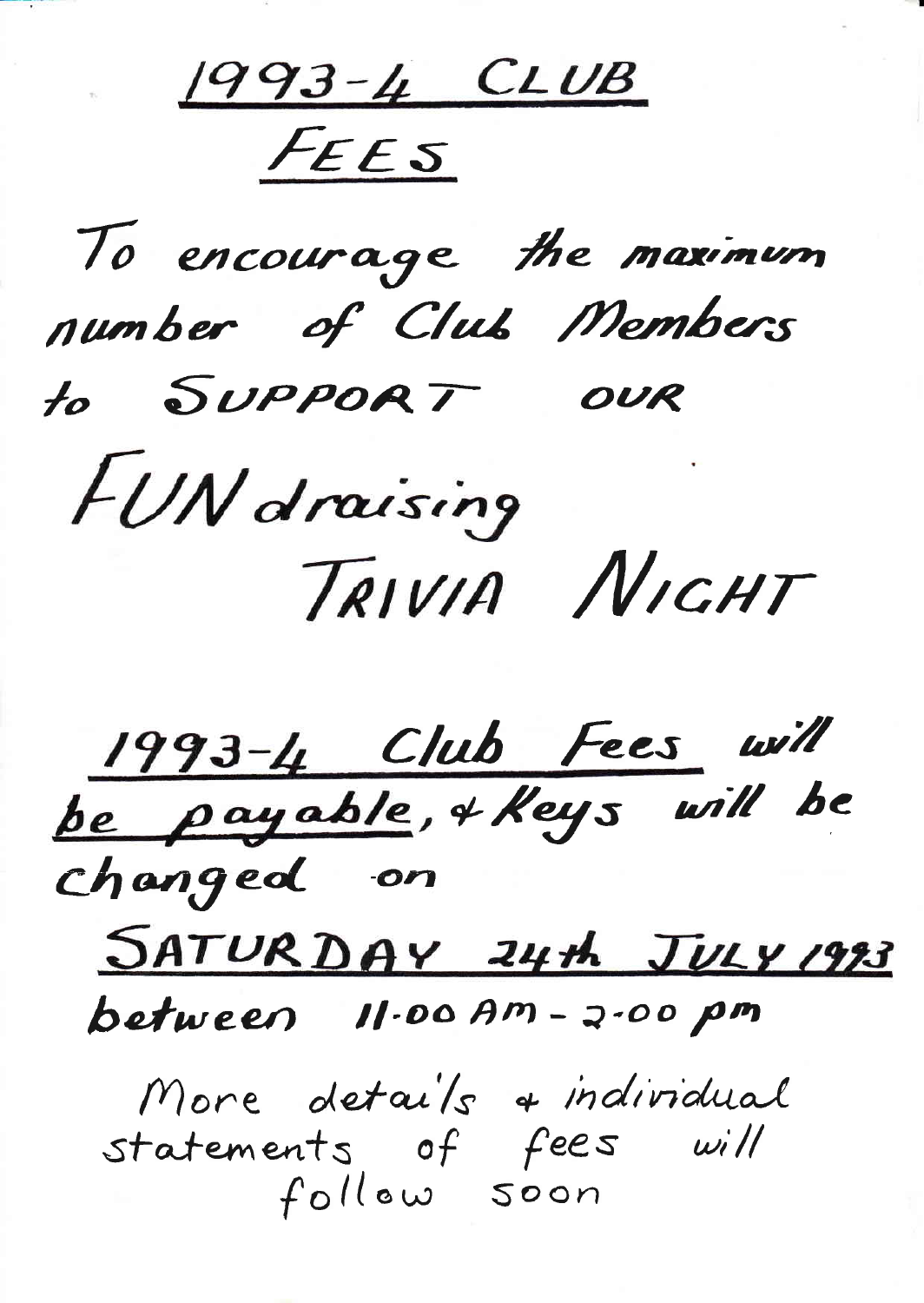

Rotazy Club of Reservoir INC.

DISTRICT 9790



#### 1993 COMMUNITY RAFFLE

### RAFFLE WINNERS

The winners in the 1993 Annual Community Raffle drawn on Saturday Night 22nd May 1993, at the R.J.Brady Hall Reservoir Secondary College were :

| lst Prize | Ford Laser G.L. Sedan<br>Ashley Moore<br>16A Dransfield Way<br>Epping 3076 | Ticket No.43767<br>Ticket sold through<br>Reservoir Primary<br>School.Duffy St. |
|-----------|----------------------------------------------------------------------------|---------------------------------------------------------------------------------|
|           |                                                                            |                                                                                 |

2nd Prize Holiday for 2 in Hawaii C. Kotevska 1 Dianne Crt Lalor 3075

Ticket No.36176 Ticket sold through Reddan College =

3rd Prize Furniture and/or Stationery Ticket No.46534 Mickey Chaffer Ticket sold through 5 Stone Court St Johns Care Force View Bank 3084 Family Service

A Weekend Car Hire

Marg. Buck

J. Ilievski

Preston 3072

19 Percival St

4th Prize

5th Prize

Ticket No.09940 Ticket sold through Fairfield Canoe Club

41 Park Crescent Fairfield 3078

Auto Service, Tune & Reline

Ticket No.14386 Brakes 2 Wheels and the state of the state of the state of the state of the state of the state of the state of Ticket sold through Keon Park Primary School

6th Prize Three Months Membership Reservoir Leisure Centre Meg Murphy 1 Hewitt St Reservoir 3073

Ticket No.50081 Ticket sold through St Joseph the Worker Parish

\* Thanks to all Club Members who<br>helped by selling Raffle Tickets - fairfield<br>Canoe Club raised \$3400 again!